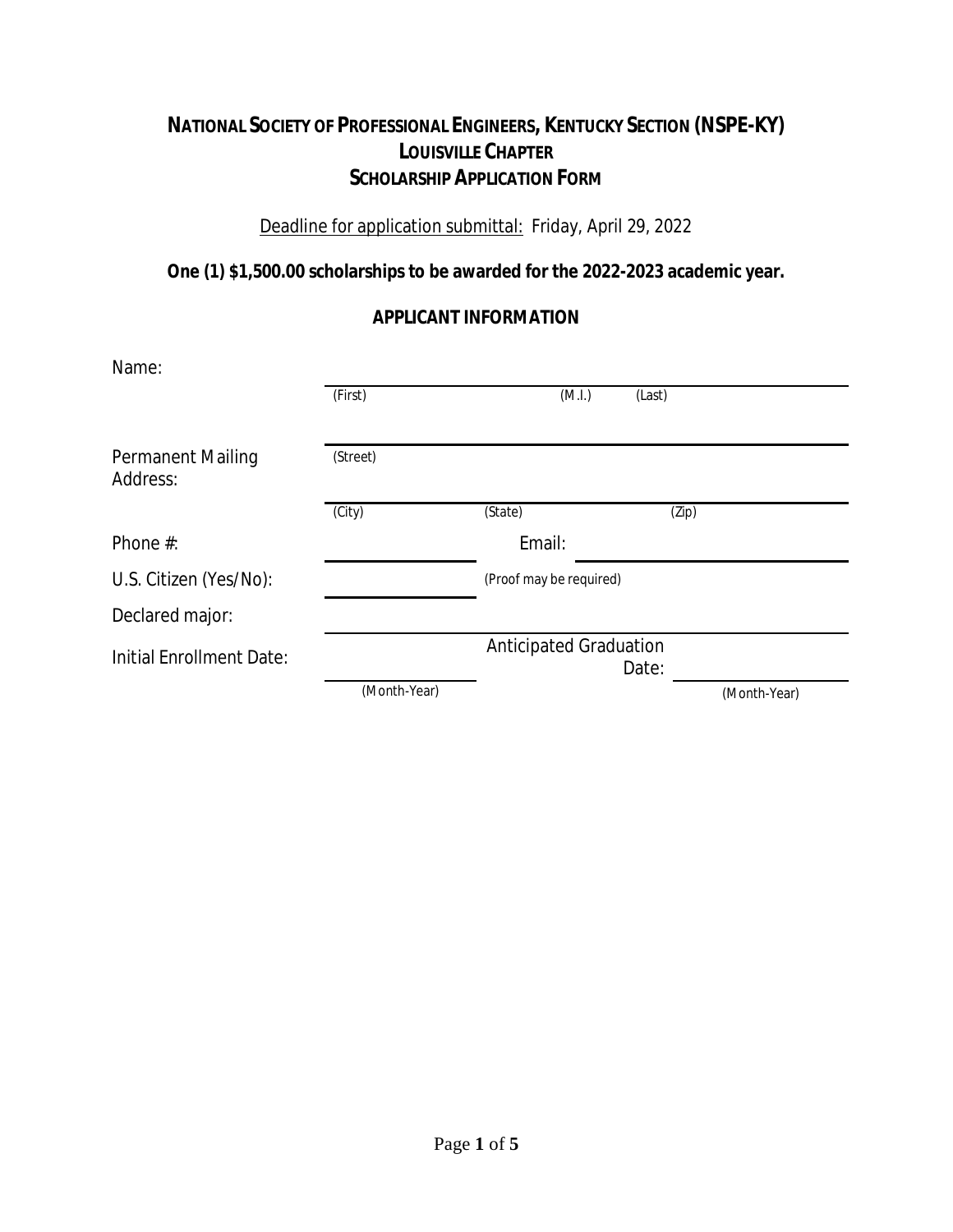## **ELIGIBILITY REQUIREMENTS**

- Applicant must be a member of **National Society of Professional Engineers (NSPE)**. Student Membership is FREE to students enrolled full-time in an ABET-accredited engineering program, or enrolled full-time in a graduate-level engineering program. Applicant will be asked to provide membership number.
	- o https://www.nspe.org/membership/type-membership/student-membership
- Additional credit will be given for applicants who are members of other recognized student engineering organization (e.g., **Tau Beta Pi, Chi Epsilon, ASCE, ASME, IEEE, SWE, etc.**). Applicant will be asked to provide membership number or proof of membership.
- Applicant must currently be enrolled in the **J.B. Speed School of Engineering** at the **University of Louisville**.
- $\lozenge$  Applicant must be entering the 2<sup>nd</sup>, 3<sup>rd</sup>, 4<sup>th</sup>, or 5<sup>th</sup> year of Engineering studies in the Fall **Semester of 2022**.
- Applicant can be a **full or part-time student**, but must have been enrolled in an engineering program for at least 3 of the preceding semesters, (including summers).
- Priority will be given to applicants earning at least a **3.0 grade point average (GPA)** based on 4.0 scale. The GPA will be computed by NSPE-KY based on the official transcript submitted with this application. The transcript must be certified and contain GPA from all engineering degree coursework up to most recently completed semester.
- Applicant must be a **citizen** of the United States.
- Applicants currently receiving NSPE or NSPE-KY Scholarships will not be considered.

## **SELECTION CRITERIA**

The scholarship will be awarded on the basis of the applicant who can demonstrate that, through their engineering studies and extracurricular involvement, he or she has provided the greatest contribution to the engineering profession while maintaining a good grade point average. The following specific criteria will be considered:

- **J.B. Speed School of Engineering GPA**
- **Civic and Volunteer Organizations. (Include any leadership positions.)**
- **Professional Activities such as engineering society, scientific society, other professional organizations. (Include any offices that you now hold or have held in the past.)**
- **Professional publications**
- **Work Experience. (Include the type of work and length of employment in months.)**
- **Credit will be given for involvement in Louisville Chapter of NSPE-KY.**

*(Financial need will not be considered)*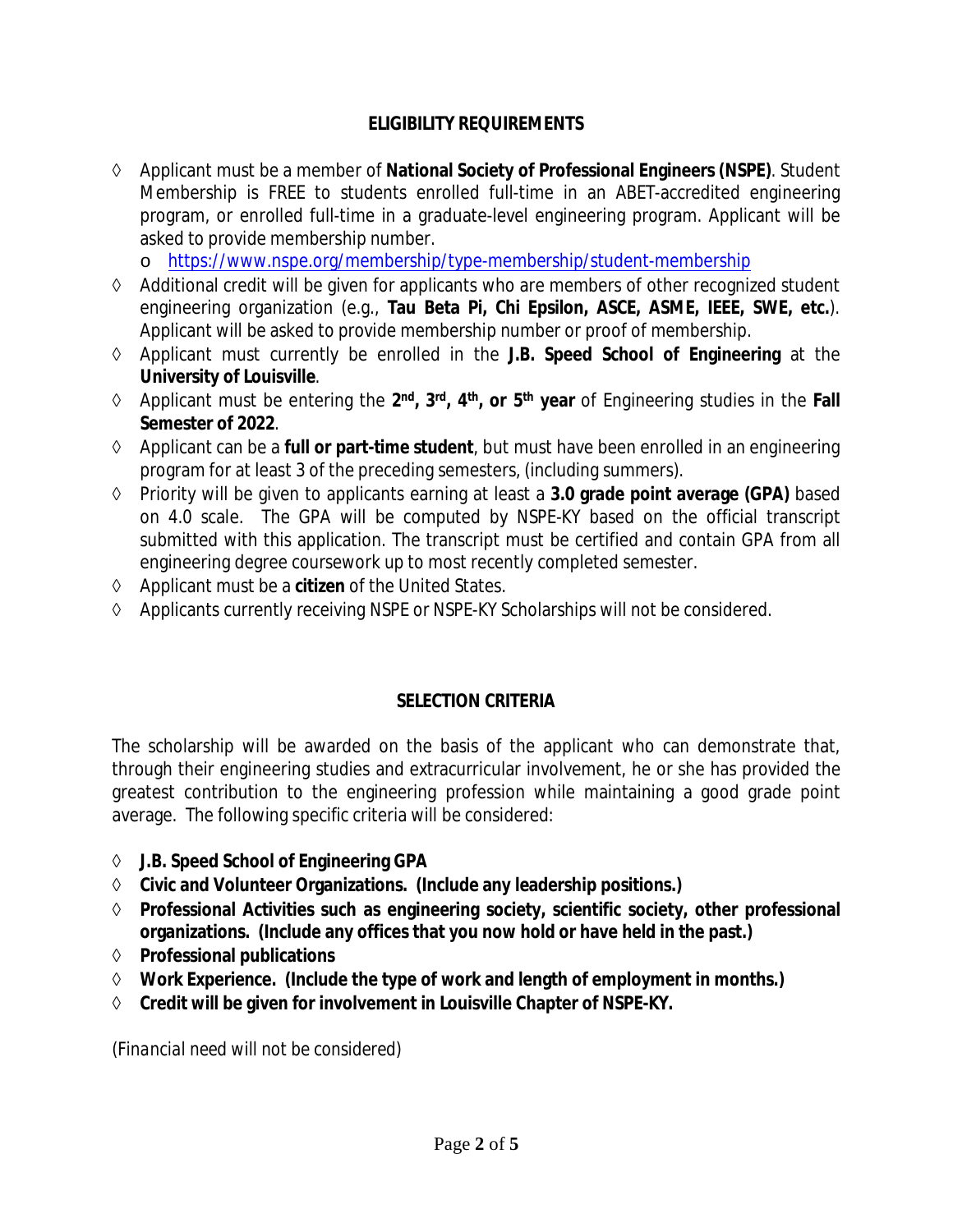# **SCHOLARSHIP APPLICATION**

# (This page may be copied and attached if additional space is necessary.)

| <b>Professional Activities</b><br>National Society of Professional Engineers |                                                            | Membership ID:             |  |  |  |
|------------------------------------------------------------------------------|------------------------------------------------------------|----------------------------|--|--|--|
| <b>Professional Activities</b><br><b>Student Engineering</b><br>Organization | (Tau Beta Pi, Chi Epsilon, ASCE,<br>ASME, IEEE, SWE, etc.) | Membership ID:             |  |  |  |
| Length of Membership:                                                        |                                                            |                            |  |  |  |
| Positions held with dates of<br>Office:                                      |                                                            |                            |  |  |  |
|                                                                              | Description of activities and major contributions:         |                            |  |  |  |
|                                                                              |                                                            |                            |  |  |  |
|                                                                              |                                                            |                            |  |  |  |
| Organization Community or Volunteer Activities<br>Name of Organization:      |                                                            |                            |  |  |  |
| Positions held with<br>dates of Office                                       |                                                            |                            |  |  |  |
| No. of Months Involved:                                                      |                                                            | Average Hours per<br>Week: |  |  |  |
| Description of activities and major contributions:                           |                                                            |                            |  |  |  |
|                                                                              |                                                            |                            |  |  |  |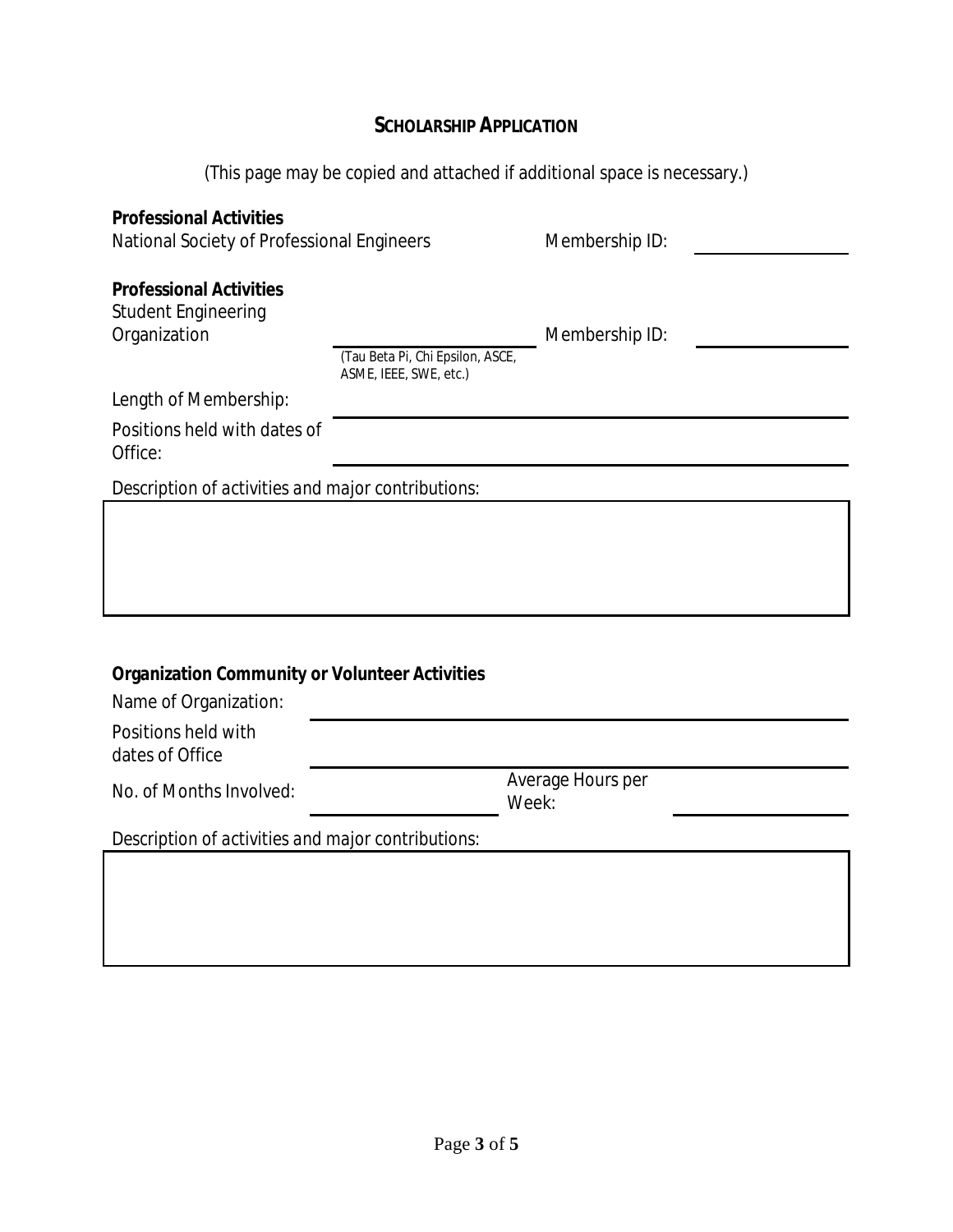(This page may be copied and attached if additional space is necessary.)

| Paid Employment (since your 18 <sup>th</sup> Birthday)<br>Name of Employer: |                            |  |  |  |  |
|-----------------------------------------------------------------------------|----------------------------|--|--|--|--|
| Positions held:                                                             |                            |  |  |  |  |
| No. of Months<br>Employed:                                                  | Average Hours per<br>Week: |  |  |  |  |
| Description of responsibilities and major contributions:                    |                            |  |  |  |  |
|                                                                             |                            |  |  |  |  |
| Paid Employment (since your 18 <sup>th</sup> Birthday)<br>Name of Employer: |                            |  |  |  |  |
| Positions held:                                                             |                            |  |  |  |  |
| No. of Months<br>Employed:                                                  | Average Hours per<br>Week: |  |  |  |  |
| Description of responsibilities and major contributions:                    |                            |  |  |  |  |
|                                                                             |                            |  |  |  |  |
| Professional Publications (since your 18 <sup>th</sup> Birthday)<br>Title:  |                            |  |  |  |  |
| Title of Journal:                                                           |                            |  |  |  |  |
| Year Published:                                                             |                            |  |  |  |  |
| Awards and Recognition (since your 18 <sup>th</sup> Birthday)<br>Award:     |                            |  |  |  |  |
| Sponsor of Award:                                                           |                            |  |  |  |  |
| Year of Award:                                                              |                            |  |  |  |  |